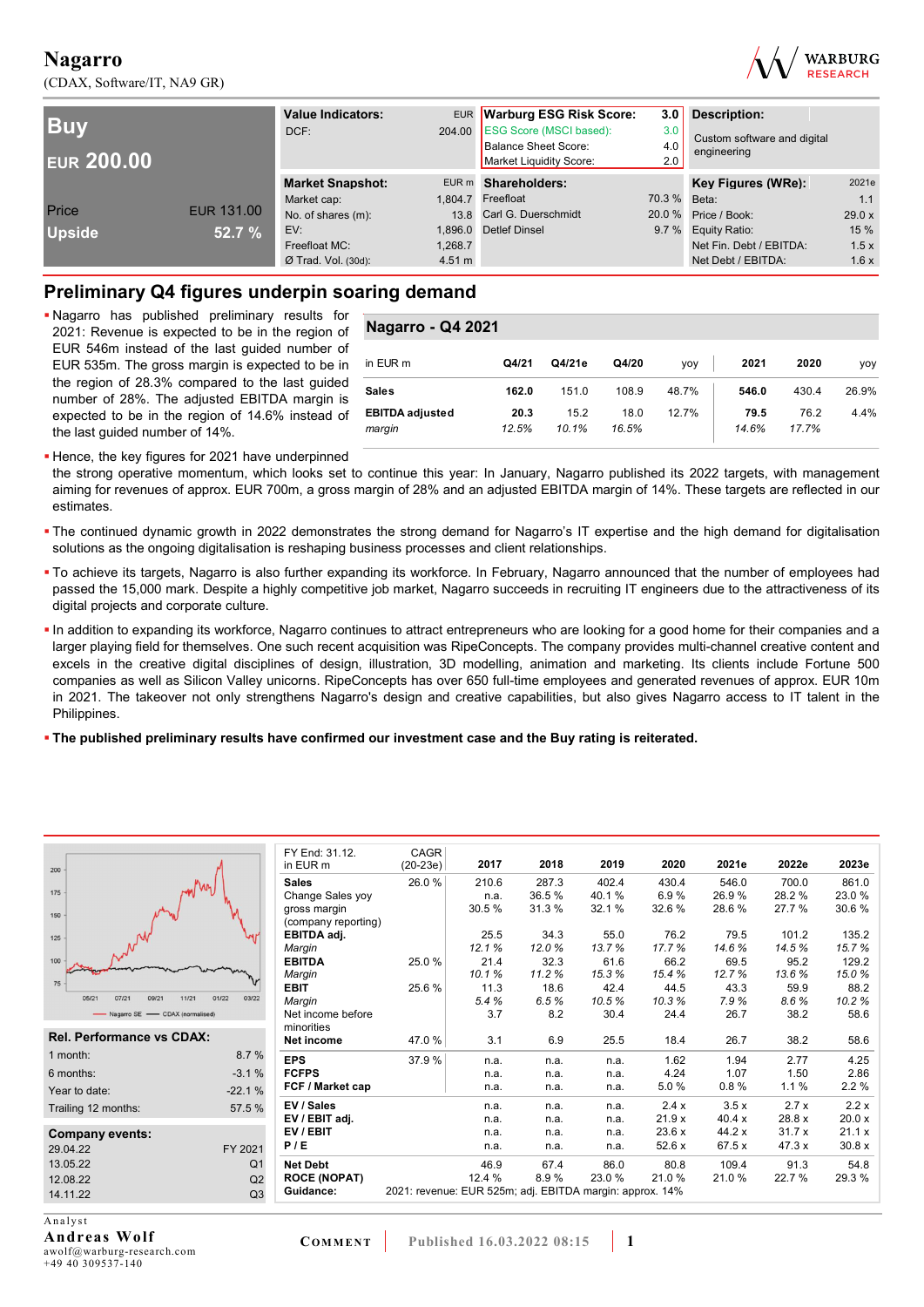





# **Company Background**

- Nagarro provides technology and custom software development services for digital transformation,...
- ...with a focus on disruptive technologies such as artificial intelligence, big data, and internet of things.
- Complementary business fields such as managed services, e-commerce solutions or ERP consulting complete the offering.
- While the majority of revenue is generated in higher price countries, Nagarro is able to serve this demand with access to experts in regions associated with lower costs.

# **Competitive Quality**

- Nagarro is a trusted and valued digitalisation partner developing tailor-made software to achieve competitive differentiation for its clients.
- Technological focus and expertise position the company as an IT engineering expert rather than a consulting or services company.
- Proprietary software Ginger supports collaboration, a decentralised organisational structure which provides access to IT talent and enables Nagarro to serve both, small and large companies around the globe.
- Organizational design and processes allow Nagarro to cross-fertilize knowledge across the global organisation and adapt quickly to new technologies and client needs with lean and agile teams and short time-to-market.
- Access to scarce IT specialists: Nagarro's approx. 8,000 IT experts e.g. in India, China or Romania have a strong footprint in futureoriented technologies such as cloud, AI, IoT, deep learning or big data.

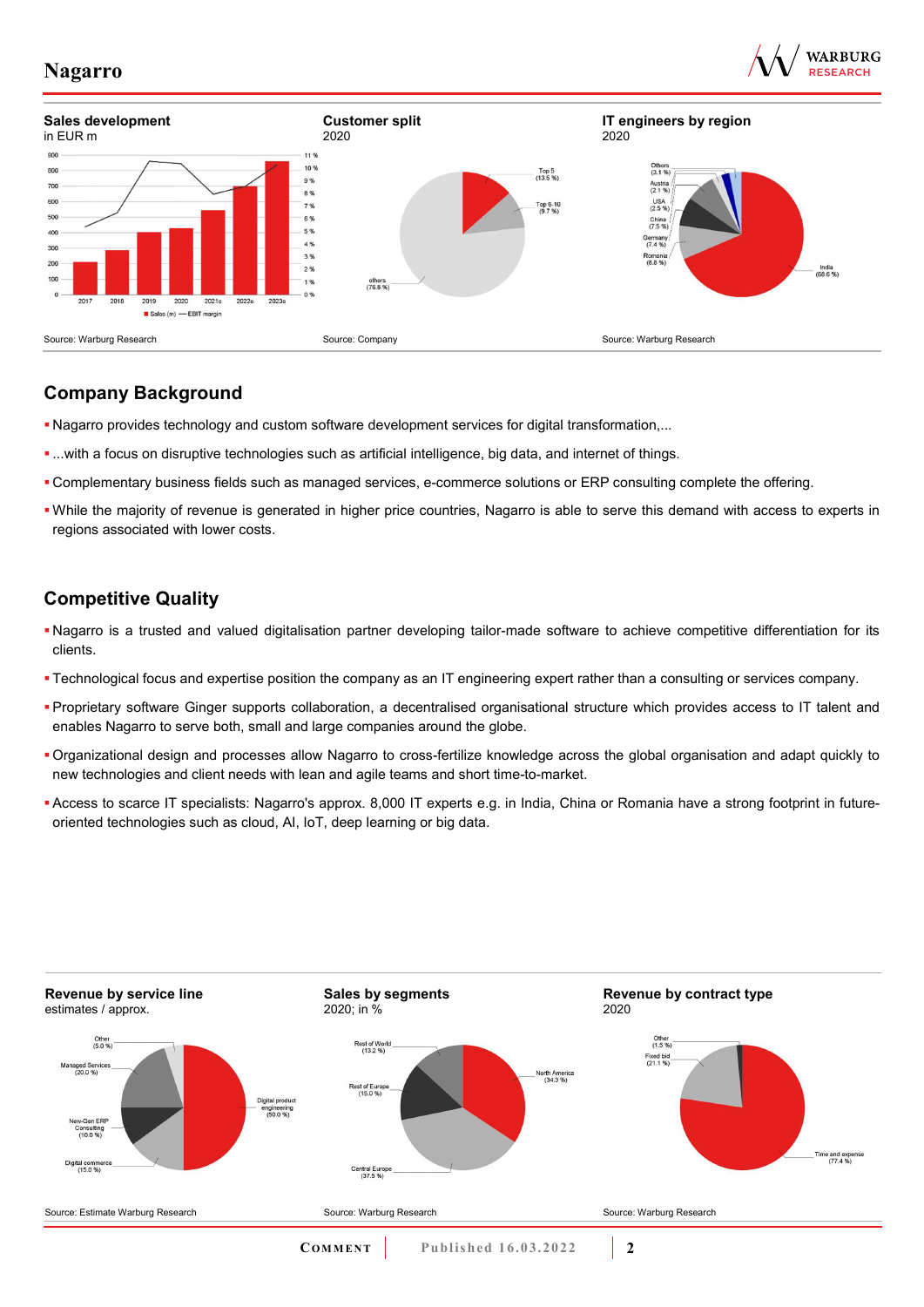

| DCF model                      |        |                          |                           |         |         |         |           |                              |                            |         |             |                   |                       |             |
|--------------------------------|--------|--------------------------|---------------------------|---------|---------|---------|-----------|------------------------------|----------------------------|---------|-------------|-------------------|-----------------------|-------------|
|                                |        | Detailed forecast period |                           |         |         |         |           |                              | <b>Transitional period</b> |         |             |                   |                       | Term. Value |
| Figures in EUR m               | 2021e  | 2022e                    | 2023e                     | 2024e   | 2025e   | 2026e   | 2027e     | 2028e                        | 2029e                      | 2030e   | 2031e       | 2032e             | 2033e                 |             |
| Sales                          | 546.0  | 700.0                    | 861.0                     | 1,033.2 | 1,227.4 | 1,444.4 | 1,684.3   | 1,947.3                      | 2,233.1                    | 2,541.2 | 2,870.8     | 3,220.8           | 3,285.2               |             |
| Sales change                   | 26.9%  | 28.2%                    | 23.0%                     | 20.0%   | 18.8%   | 17.7%   | 16.6%     | 15.6%                        | 14.7%                      | 13.8%   | 13.0%       | 12.2%             | 2.0%                  | 2.0%        |
| <b>EBIT</b>                    | 43.3   | 59.9                     | 88.2                      | 103.3   | 135.0   | 158.9   | 185.3     | 214.2                        | 245.6                      | 279.5   | 315.8       | 354.3             | 361.4                 |             |
| EBIT-margin                    | 7.9%   | 8.6%                     | 10.2%                     | 10.0%   | 11.0%   | 11.0%   | 11.0%     | 11.0%                        | 11.0%                      | 11.0%   | 11.0%       | 11.0%             | 11.0%                 |             |
| Tax rate (EBT)                 | 27.0%  | 28.0%                    | 28.0%                     | 32.0%   | 32.0%   | 32.0%   | 32.0%     | 32.0%                        | 32.0%                      | 32.0%   | 32.0%       | 32.0%             | 32.0%                 |             |
| <b>NOPAT</b>                   | 31.6   | 43.1                     | 63.5                      | 70.3    | 91.8    | 108.0   | 126.0     | 145.7                        | 167.0                      | 190.1   | 214.7       | 240.9             | 245.7                 |             |
| Depreciation                   | 26.2   | 35.3                     | 41.0                      | 11.4    | 12.3    | 14.4    | 16.8      | 19.5                         | 22.3                       | 25.4    | 28.7        | 32.2              | 36.1                  |             |
| in % of Sales                  | 4.8%   | 5.0%                     | 4.8%                      | 1.1%    | 1.0%    | 1.0%    | 1.0%      | 1.0%                         | 1.0%                       | 1.0%    | 1.0%        | 1.0%              | 1.1%                  |             |
| Changes in provisions          | 0.5    | 0.5                      | 1.0                       | 1.6     | 1.8     | 2.0     | 2.2       | 2.4                          | 2.7                        | 2.9     | 3.1         | 3.3               | 0.6                   |             |
| Change in Liquidity from       |        |                          |                           |         |         |         |           |                              |                            |         |             |                   |                       |             |
| - Working Capital              | 13.0   | 17.7                     | 21.5                      | 8.9     | 19.4    | 21.7    | 24.0      | 26.3                         | 28.6                       | 30.8    | 33.0        | 35.0              | 6.4                   |             |
| - Capex                        | 4.3    | 6.2                      | 7.5                       | 11.4    | 13.5    | 15.9    | 18.5      | 21.4                         | 24.6                       | 28.0    | 31.6        | 35.4              | 36.1                  |             |
| Capex in % of Sales            | 0.8%   | 0.9%                     | 0.9%                      | 1.1%    | 1.1%    | 1.1%    | 1.1%      | 1.1%                         | 1.1%                       | 1.1%    | 1.1%        | 1.1%              | 1.1%                  |             |
| - Other                        | 22.4   | 28.7                     | 35.3                      | 0.0     | 0.0     | 0.0     | 0.0       | 0.0                          | 0.0                        | 0.0     | 0.0         | 0.0               | 0.0                   |             |
| Free Cash Flow (WACC<br>Model) | 18.7   | 26.4                     | 41.3                      | 62.9    | 73.0    | 86.9    | 102.5     | 119.9                        | 138.9                      | 159.6   | 182.0       | 205.9             | 239.9                 | 245         |
| PV of FCF                      | 18.7   | 24.6                     | 36.0                      | 51.2    | 55.4    | 61.6    | 67.8      | 74.0                         | 80.1                       | 85.9    | 91.4        | 96.6              | 105.0                 | 2,090       |
| share of PVs                   |        | 2.70 %                   |                           |         |         |         |           | 26.18 %                      |                            |         |             |                   |                       | 71.12 %     |
| <b>Model parameter</b>         |        |                          |                           |         |         |         |           | Valuation (m)                |                            |         |             |                   |                       |             |
| Derivation of WACC:            |        |                          | Derivation of Beta:       |         |         |         |           | Present values 2033e         |                            |         | 848         |                   |                       |             |
|                                |        |                          |                           |         |         |         |           | <b>Terminal Value</b>        |                            | 2,090   |             |                   |                       |             |
| Debt ratio                     | 6.20%  |                          | <b>Financial Strength</b> |         |         | 1.00    |           | <b>Financial liabilities</b> |                            |         | 183         |                   |                       |             |
| Cost of debt (after tax)       | 2.4%   |                          | Liquidity (share)         |         |         | 1.10    |           | <b>Pension liabilities</b>   |                            |         | 6           |                   |                       |             |
| Market return                  | 7.00 % |                          | Cyclicality               |         |         | 1.10    |           | Hybrid capital               |                            |         | $\Omega$    |                   |                       |             |
| Risk free rate                 | 1.50 % |                          | Transparency              |         |         | 1.10    |           | Minority interest            |                            |         | $\Omega$    |                   |                       |             |
|                                |        |                          | Others                    |         |         | 1.10    |           | Market val. of investments   |                            |         | $\mathbf 0$ |                   |                       |             |
|                                |        |                          |                           |         |         |         | Liquidity |                              |                            |         | 68          | No. of shares (m) |                       | 13.8        |
| <b>WACC</b>                    | 7.13 % |                          | <b>Beta</b>               |         |         | 1.08    |           | <b>Equity Value</b>          |                            | 2.817   |             |                   | Value per share (EUR) | 204.49      |

## **Sensitivity Value per Share (EUR)**

|                    | <b>Terminal Growth</b> |               |               |        |                                                           |               |        |                  | Delta EBIT-margin |         |        |                                                   |               |                      |        |
|--------------------|------------------------|---------------|---------------|--------|-----------------------------------------------------------|---------------|--------|------------------|-------------------|---------|--------|---------------------------------------------------|---------------|----------------------|--------|
| Beta WACC          | $1.25 \%$              |               |               |        | $1.50\%$ $1.75\%$ <b>2.00%</b> $2.25\%$ $2.50\%$ $2.75\%$ |               |        | <b>Beta</b> WACC | $-1.5$ pp         | -1.0 pp |        | $-0.5$ pp $+0.0$ pp $+0.5$ pp $+1.0$ pp $+1.5$ pp |               |                      |        |
| $1.27$ 8.1 %       | 14985                  | 153.66        | 157.78        | 162.23 | 167.06                                                    | 172.32        | 178.07 | 1.27 $8.1\%$     | 136 49            | 145.07  | 153.65 | 162.23                                            | 170.81        | 179.39               | 187.97 |
| $1.18$ 7.6 %       | 166.03                 | 170.73        | 175.84        | 181.40 | 187.48                                                    | 194.15        | 201.50 | 1.18 $7.6\%$     | 152.94            | 162.43  | 171.91 | 181.40                                            | 190.88        | 200.37               | 209.85 |
| 1.13 $7.4\%$       | 175 17                 | 180.42        | 186.14        | 192.39 | 199.24                                                    | 206.81        | 215 19 | 1.13 $7.4\%$     | 162.37            | 172.38  | 182.38 | 192.39                                            |               | 202.39 212.39 222.40 |        |
| $1.08$ 7.1 %       | 185 13                 | 191.01        | 197.44        | 204.49 | 212.27                                                    | 220.89        | 230.49 | $1.08$ 7.1 %     | 172 77            | 183.34  |        | 193.92 204.49 215.07                              |               | 225.64               | 236.22 |
| $1.03\quad 6.9\%$  | 196 03                 | 202.64        | 209.89        | 217.89 | 226.75                                                    | 236.63        | 247.70 | $1.03\;6.9\;\%$  | 184 27            | 195.48  | 206.69 | 217.89                                            | 229.10        | 240.31               | 251.51 |
| $0.98 \quad 6.6\%$ | 208.00                 |               | 215.46 223.68 |        | 232.80 242.95 254.34                                      |               | 267.19 | $0.98\ 6.6\%$    | 197 07            | 208.98  | 220.89 | 232.80 244.70                                     |               | 256.61               | 268.52 |
| $0.89$ 6.1 %       | 235.78                 | 245.42 256.17 |               |        | 268.22 281.82                                             | 297.29 315.06 |        | $0.89$ 6.1 %     | 227.50            | 241.07  | 254.64 |                                                   | 268.22 281.79 | 295.36               | 308.93 |
|                    |                        |               |               |        |                                                           |               |        |                  |                   |         |        |                                                   |               |                      |        |

**- Slight EBIT margin expansion anticipated** 

Other: IFRS 16 impact in the detailed forecast. Depreciation and capex at same levels thereafter.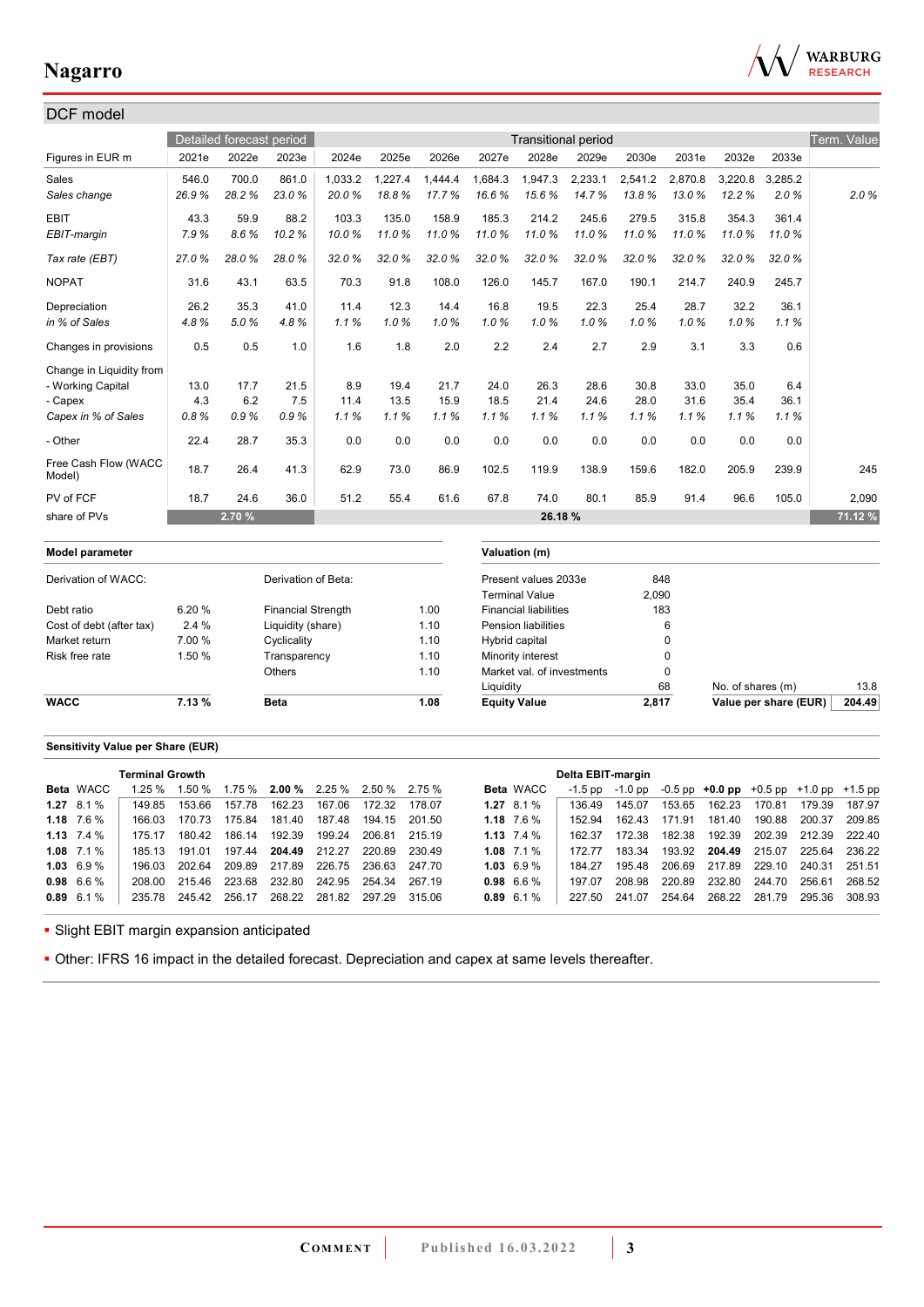

#### Valuation 2017 2018 2019 2020 2021e 2022e 2023e Price / Book n.a. n.a. n.a. 22.2 x 29.0 x 16.3 x 10.7 x Book value per share ex intangibles **n.a.** n.a. n.a. n.a. n.a. -5.54 -6.36 -2.88 1.29<br>EV / Sales 2.7 x 2.2 x n.a. n.a. n.a. 2.4 x 3.5 x 2.7 x 2.2 x EV / Sales n.a. n.a. n.a. 2.4 x 3.5 x 2.7 x 2.2 x EV / EBITDA n.a. n.a. n.a. 15.9 x 27.5 x 19.9 x 14.4 x EV / EBIT n.a. n.a. n.a. 23.6 x 44.2 x 31.7 x 21.1 x EV / EBIT adj.\* n.a. n.a. n.a. 21.9 x 40.4 x 28.8 x 20.0 x P / FCF n.a. n.a. n.a. 20.1 x 122.0 x 87.6 x 45.7 x P / E n.a. n.a. n.a. 52.6 x 67.5 x 47.3 x 30.8 x P / E adj.\* n.a. n.a. n.a. 52.6 x 67.5 x 47.3 x 30.8 x Dividend Yield n.a. n.a. n.a. n.a. n.a. n.a. n.a. FCF Potential Yield (on market EV) **n.a.** n.a. n.a. n.a. 3.0 % 1.7 % 2.4 % 3.4 % \*Adjustments made for: -

| <b>Company Specific Items</b>    |       |        |       |        |        |       |       |  |
|----------------------------------|-------|--------|-------|--------|--------|-------|-------|--|
|                                  | 2017  | 2018   | 2019  | 2020   | 2021e  | 2022e | 2023e |  |
| gross profit (company reporting) | 64.2  | 89.9   | 129.1 | 140.2  | 156.1  | 193.7 | 263.6 |  |
| gross margin (company reporting) | 30.5% | 31.3 % | 32.1% | 32.6 % | 28.6 % | 27.7% | 30.6% |  |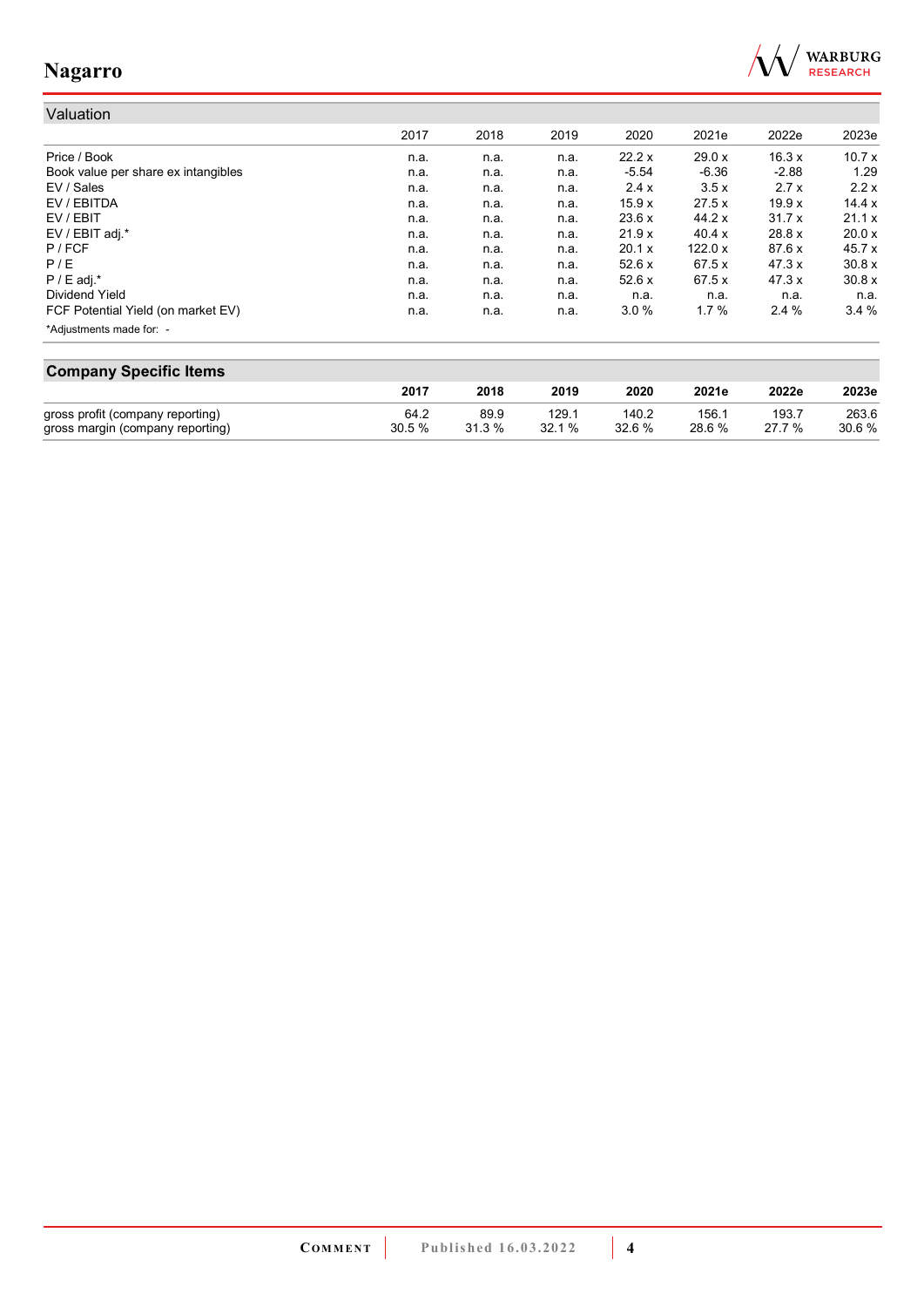

## **Consolidated profit & loss**

| In EUR m                                         | 2017   | 2018  | 2019  | 2020  | 2021e | 2022e | 2023e |
|--------------------------------------------------|--------|-------|-------|-------|-------|-------|-------|
| <b>Sales</b>                                     | 210.6  | 287.3 | 402.4 | 430.4 | 546.0 | 700.0 | 861.0 |
| Change Sales yoy                                 | n.a.   | 36.5% | 40.1% | 6.9%  | 26.9% | 28.2% | 23.0% |
| Increase / decrease in inventory                 | $-1.3$ | 0.0   | 0.0   | 0.0   | 0.0   | 0.0   | 0.0   |
| Own work capitalised                             | 0.0    | 0.5   | 0.9   | 0.3   | 1.0   | 1.5   | 1.9   |
| Material expenses                                | 31.6   | 39.9  | 49.1  | 49.2  | 60.6  | 79.8  | 97.3  |
| Personnel expenses                               | 128.0  | 179.8 | 254.7 | 271.7 | 360.4 | 455.0 | 548.5 |
| Other operating income                           | 6.3    | 2.4   | 12.7  | 11.6  | 6.0   | 7.0   | 8.0   |
| Other operating expenses                         | 34.6   | 37.4  | 49.8  | 53.3  | 59.5  | 73.5  | 90.4  |
| Unfrequent items                                 | 0.0    | 0.0   | 0.0   | 0.0   | 0.0   | 0.0   | 0.0   |
| <b>EBITDA</b>                                    | 21.4   | 32.3  | 61.6  | 66.2  | 69.5  | 95.2  | 129.2 |
| Margin                                           | 10.1%  | 11.2% | 15.3% | 15.4% | 12.7% | 13.6% | 15.0% |
| Depreciation of fixed assets                     | 7.3    | 10.4  | 15.7  | 16.9  | 22.5  | 28.8  | 35.4  |
| <b>EBITA</b>                                     | 14.1   | 21.9  | 45.9  | 49.3  | 47.0  | 66.4  | 93.8  |
| Amortisation of intangible assets                | 2.8    | 3.3   | 3.5   | 4.7   | 3.7   | 6.5   | 5.6   |
| Goodwill amortisation                            | 0.0    | 0.0   | 0.0   | 0.0   | 0.0   | 0.0   | 0.0   |
| <b>EBIT</b>                                      | 11.3   | 18.6  | 42.4  | 44.5  | 43.3  | 59.9  | 88.2  |
| Margin                                           | 5.4%   | 6.5%  | 10.5% | 10.3% | 7.9%  | 8.6%  | 10.2% |
| EBIT adj.                                        | 12.7   | 20.8  | 45.4  | 48.0  | 47.3  | 65.9  | 93.2  |
| Interest income                                  | 0.9    | 0.5   | 0.2   | 0.5   | 0.2   | 0.2   | 0.2   |
| Interest expenses                                | 3.9    | 4.6   | 5.5   | 7.3   | 7.0   | 7.0   | 7.0   |
| Other financial income (loss)                    | 0.0    | 0.0   | 0.0   | 0.0   | 0.0   | 0.0   | 0.0   |
| <b>EBT</b>                                       | 8.2    | 14.4  | 37.2  | 37.7  | 36.5  | 53.1  | 81.4  |
| Margin                                           | 3.9%   | 5.0%  | 9.2%  | 8.8%  | 6.7%  | 7.6%  | 9.5%  |
| <b>Total taxes</b>                               | 4.6    | 6.2   | 6.8   | 13.4  | 9.9   | 14.9  | 22.8  |
| Net income from continuing operations            | 3.7    | 8.2   | 30.4  | 24.4  | 26.7  | 38.2  | 58.6  |
| Income from discontinued operations (net of tax) | 0.0    | 0.0   | 0.0   | 0.0   | 0.0   | 0.0   | 0.0   |
| Net income before minorities                     | 3.7    | 8.2   | 30.4  | 24.4  | 26.7  | 38.2  | 58.6  |
| Minority interest                                | 0.6    | 1.3   | 4.9   | 5.9   | 0.0   | 0.0   | 0.0   |
| <b>Net income</b>                                | 3.1    | 6.9   | 25.5  | 18.4  | 26.7  | 38.2  | 58.6  |
| Margin                                           | 1.5%   | 2.4%  | 6.3%  | 4.3%  | 4.9%  | 5.5%  | 6.8%  |
| Number of shares, average                        | n.a.   | n.a.  | n.a.  | 11.4  | 13.8  | 13.8  | 13.8  |
| <b>EPS</b>                                       | n.a.   | n.a.  | n.a.  | 1.62  | 1.94  | 2.77  | 4.25  |
| EPS adj.                                         | n.a.   | n.a.  | n.a.  | 1.62  | 1.94  | 2.77  | 4.25  |
| *Adjustments made for:                           |        |       |       |       |       |       |       |

**Guidance: 2021: revenue: EUR 525m; adj. EBITDA margin: approx. 14%**

## **Financial Ratios**

|                               | 2017   | 2018   | 2019   | 2020   | 2021e    | 2022e   | 2023e   |
|-------------------------------|--------|--------|--------|--------|----------|---------|---------|
|                               |        |        |        |        |          |         |         |
| Total Operating Costs / Sales | 89.2 % | 88.9 % | 84.9%  | 84.7 % | 87.5 %   | 86.6%   | 85.2 %  |
| <b>Operating Leverage</b>     | n.a.   | 1.8x   | 3.2x   | 0.7x   | $-0.1 x$ | 1.4x    | 2.1x    |
| EBITDA / Interest expenses    | 5.4x   | 7.0x   | 11.2 x | 9.1x   | 9.9x     | 13.6x   | 18.5x   |
| Tax rate (EBT)                | 55.7 % | 43.3 % | 18.2 % | 35.5 % | 27.0 %   | 28.0%   | 28.0%   |
| Dividend Payout Ratio         | n.a.   | n.a.   | n.a.   | 0.0%   | $0.0\%$  | $0.0\%$ | $0.0\%$ |
| Sales per Employee            | n.a.   | n.a.   | n.a.   | n.a.   | n.a.     | n.a.    | n.a.    |

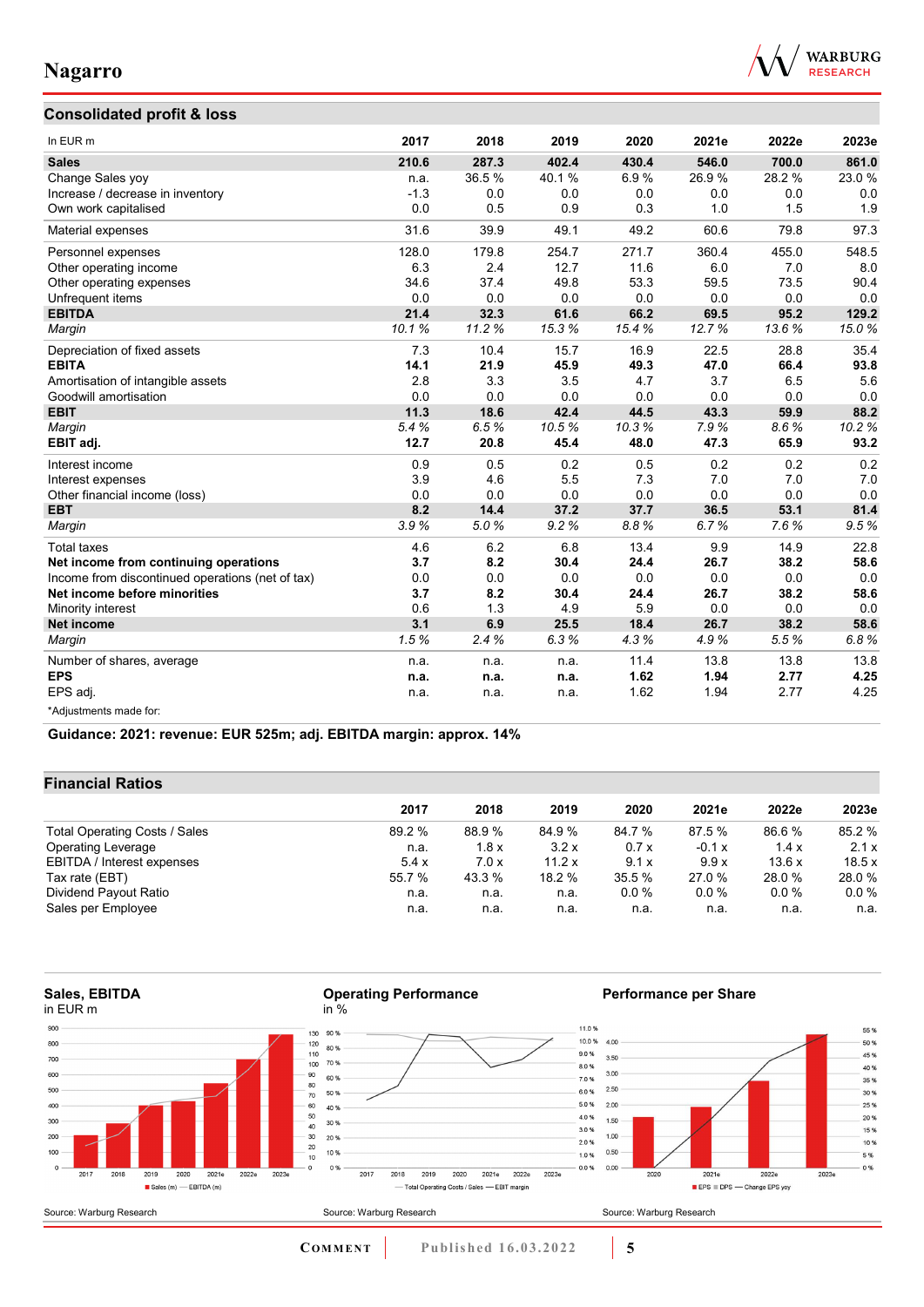# **Consolidated balance sheet**



| In EUR m                                                | 2017   | 2018   | 2019    | 2020    | 2021e  | 2022e  | 2023e |
|---------------------------------------------------------|--------|--------|---------|---------|--------|--------|-------|
| <b>Assets</b>                                           |        |        |         |         |        |        |       |
| Goodwill and other intangible assets                    | 45.5   | 107.7  | 111.4   | 106.9   | 149.9  | 150.4  | 151.1 |
| thereof other intangible assets                         | 5.8    | 10.2   | 9.0     | 11.0    | 32.6   | 33.1   | 33.8  |
| thereof Goodwill                                        | 39.0   | 97.5   | 102.4   | 95.9    | 117.3  | 117.3  | 117.3 |
| Property, plant and equipment                           | 4.2    | 6.7    | 7.2     | 6.4     | 9.6    | 14.3   | 20.2  |
| <b>Financial assets</b>                                 | 3.6    | 3.4    | 2.7     | 3.0     | 3.0    | 3.0    | 3.0   |
| Other long-term assets                                  | 28.0   | 47.3   | 54.9    | 51.7    | 57.0   | 85.7   | 106.3 |
| <b>Fixed assets</b>                                     | 81.3   | 165.0  | 176.2   | 168.0   | 219.5  | 253.5  | 280.7 |
| Inventories                                             | 0.3    | 0.1    | 0.0     | 0.1     | 0.1    | 0.2    | 0.3   |
| Accounts receivable                                     | 50.3   | 75.0   | 80.3    | 73.9    | 97.2   | 126.6  | 160.4 |
| Liquid assets                                           | 16.6   | 27.9   | 43.8    | 107.7   | 65.2   | 83.8   | 121.3 |
| Other short-term assets                                 | 17.7   | 29.1   | 41.7    | 37.1    | 41.0   | 47.5   | 52.0  |
| <b>Current assets</b>                                   | 84.8   | 132.1  | 165.8   | 218.8   | 203.5  | 258.1  | 334.0 |
| <b>Total Assets</b>                                     | 166.1  | 297.1  | 342.0   | 386.8   | 423.0  | 511.6  | 614.7 |
| Liabilities and shareholders' equity                    |        |        |         |         |        |        |       |
| Shareholders' equity                                    | 28.0   | 74.5   | 50.2    | 43.8    | 62.3   | 110.8  | 168.9 |
| Minority interest                                       | 5.4    | 14.4   | 9.7     | 2.7     | 3.0    | 3.0    | 4.0   |
| <b>Total equity</b>                                     | 33.5   | 88.9   | 59.9    | 46.5    | 65.3   | 113.8  | 172.9 |
| Provisions                                              | 12.6   | 20.9   | 25.5    | 33.2    | 34.5   | 37.0   | 40.0  |
| thereof provisions for pensions and similar obligations | 2.5    | 3.2    | 4.4     | 6.0     | 6.5    | 7.0    | 8.0   |
| Financial liabilities (total)                           | 60.9   | 92.1   | 125.3   | 182.6   | 168.2  | 168.2  | 168.2 |
| Short-term financial liabilities                        | 3.5    | 5.7    | 5.3     | 14.4    | 0.0    | 0.0    | 0.0   |
| Accounts payable                                        | 14.3   | 17.4   | 16.1    | 22.2    | 28.4   | 36.4   | 44.8  |
| Other liabilities                                       | 45.0   | 77.8   | 115.1   | 102.4   | 126.6  | 156.2  | 188.9 |
| <b>Liabilities</b>                                      | 132.7  | 208.2  | 282.0   | 340.3   | 357.7  | 397.8  | 441.8 |
| Total liabilities and shareholders' equity              | 166.1  | 297.1  | 342.0   | 386.8   | 423.0  | 511.6  | 614.7 |
| <b>Financial Ratios</b>                                 |        |        |         |         |        |        |       |
|                                                         | 2017   | 2018   | 2019    | 2020    | 2021e  | 2022e  | 2023e |
| <b>Efficiency of Capital Employment</b>                 |        |        |         |         |        |        |       |
| <b>Operating Assets Turnover</b>                        | 5.2x   | 4.8 x  | 6.3x    | 8.8x    | 8.4x   | 8.0 x  | 7.5x  |
| Capital Employed Turnover                               | 2.6x   | 1.8x   | 2.8x    | 3.4x    | 3.1x   | 3.4x   | 3.8x  |
| ROA                                                     | 3.8%   | 4.2%   | 14.5 %  | 11.0 %  | 12.2 % | 15.1 % | 20.9% |
| <b>Return on Capital</b>                                |        |        |         |         |        |        |       |
| ROCE (NOPAT)                                            | 12.4 % | 8.9%   | 23.0%   | 21.0%   | 21.0%  | 22.7 % | 29.3% |
| <b>ROE</b>                                              | 21.8%  | 13.4 % | 40.8%   | 39.2 %  | 50.3%  | 44.2%  | 41.9% |
| Adj. ROE                                                | 21.8%  | 13.4 % | 40.8%   | 39.2 %  | 50.3%  | 44.2%  | 41.9% |
| <b>Balance sheet quality</b>                            |        |        |         |         |        |        |       |
| Net Debt                                                | 46.9   | 67.4   | 86.0    | 80.8    | 109.4  | 91.3   | 54.8  |
| Net Financial Debt                                      | 44.3   | 64.2   | 81.6    | 74.8    | 102.9  | 84.3   | 46.8  |
| Net Gearing                                             | 140.1% | 75.8%  | 143.4 % | 173.7 % | 167.6% | 80.2%  | 31.7% |
| Net Fin. Debt / EBITDA                                  | 207.6% | 198.8% | 132.4 % | 113.1 % | 148.0% | 88.6%  | 36.2% |
| Book Value / Share                                      | n.a.   | n.a.   | n.a.    | 3.8     | 4.5    | 8.0    | 12.3  |
|                                                         | n.a.   | n.a.   | n.a.    | $-5.5$  | $-6.4$ | $-2.9$ | 1.3   |
| Book value per share ex intangibles                     |        |        |         |         |        |        |       |



**COMMENT Published 16.03.2022 6**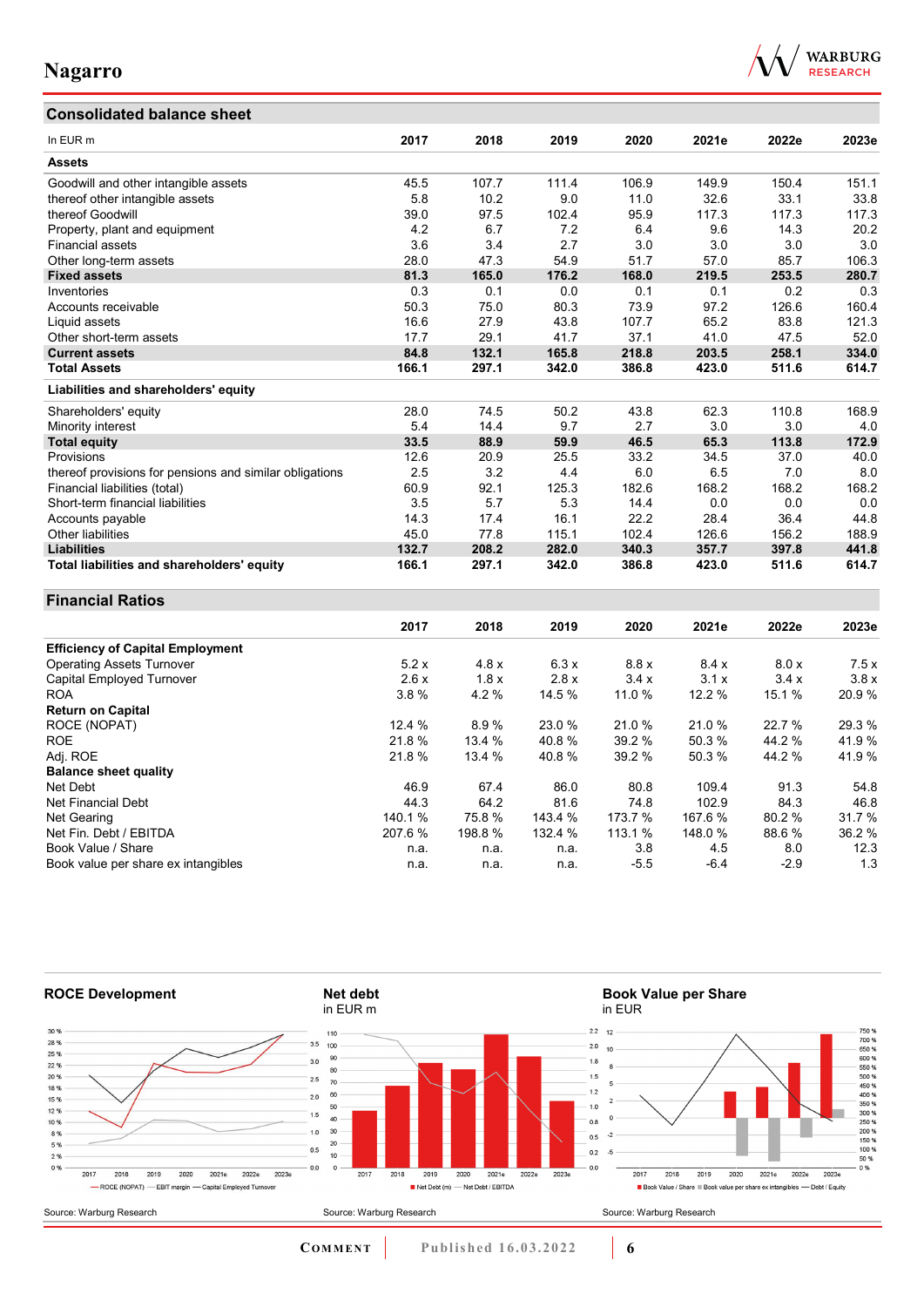# **Consolidated cash flow statement**



| In EUR m                                               | 2017    | 2018    | 2019    | 2020    | 2021e   | 2022e   | 2023e   |
|--------------------------------------------------------|---------|---------|---------|---------|---------|---------|---------|
| Net income                                             | 3.7     | 8.2     | 30.4    | 24.4    | 26.7    | 38.2    | 58.6    |
| Depreciation of fixed assets                           | 7.3     | 10.4    | 15.7    | 16.9    | 22.5    | 28.8    | 35.4    |
| Amortisation of goodwill                               | 0.0     | 0.0     | 0.0     | 0.0     | 0.0     | 0.0     | 0.0     |
| Amortisation of intangible assets                      | 2.8     | 3.3     | 3.5     | 4.7     | 3.7     | 6.5     | 5.6     |
| Increase/decrease in long-term provisions              | 0.3     | 0.6     | 0.4     | 1.2     | 0.5     | 0.5     | 1.0     |
| Other non-cash income and expenses                     | 2.3     | 3.1     | $-2.9$  | 6.6     | 0.0     | 0.0     | 0.0     |
| Cash Flow before NWC change                            | 16.4    | 25.6    | 47.1    | 53.8    | 53.4    | 74.0    | 100.7   |
| Increase / decrease in inventory                       | 0.0     | 0.0     | 0.0     | 0.0     | 0.0     | 0.0     | 0.0     |
| Increase / decrease in accounts receivable             | 0.0     | 0.0     | 0.0     | 0.0     | 0.0     | 0.0     | 0.0     |
| Increase / decrease in accounts payable                | 0.0     | 0.0     | 0.0     | 0.0     | 0.0     | 0.0     | 0.0     |
| Increase / decrease in other working capital positions | $-10.8$ | $-17.0$ | $-6.3$  | 15.6    | $-11.9$ | $-18.6$ | $-18.4$ |
| Increase / decrease in working capital (total)         | $-10.8$ | $-17.0$ | $-6.3$  | 15.6    | $-11.9$ | $-18.6$ | $-18.4$ |
| Net cash provided by operating activities [1]          | 5.5     | 8.6     | 40.9    | 69.4    | 41.4    | 55.5    | 82.3    |
| Investments in intangible assets                       | 0.0     | 0.0     | $-1.3$  | $-1.0$  | $-1.0$  | $-1.3$  | $-1.5$  |
| Investments in property, plant and equipment           | $-2.3$  | $-2.7$  | $-1.8$  | $-2.6$  | $-3.3$  | $-4.9$  | $-6.0$  |
| Payments for acquisitions                              | $-4.1$  | 5.0     | $-2.9$  | $-7.8$  | $-42.9$ | $-2.0$  | $-2.0$  |
| <b>Financial investments</b>                           | $-0.3$  | 0.4     | $-2.5$  | 1.2     | 0.0     | 0.0     | 0.0     |
| Income from asset disposals                            | 0.0     | 0.0     | 0.4     | 0.1     | 0.0     | 0.0     | 0.0     |
| Net cash provided by investing activities [2]          | $-6.7$  | 2.7     | $-8.0$  | $-10.1$ | $-47.1$ | $-8.2$  | $-9.5$  |
| Change in financial liabilities                        | 9.0     | 4.3     | $-3.3$  | 23.9    | $-14.4$ | 0.0     | 0.0     |
| Dividends paid                                         | 0.0     | 0.0     | 0.0     | 0.0     | 0.0     | 0.0     | 0.0     |
| Purchase of own shares                                 | 0.0     | 0.0     | 0.0     | 0.0     | 0.0     | 0.0     | 0.0     |
| Capital measures                                       | 0.0     | 0.0     | 0.0     | 0.1     | 0.0     | 0.0     | 0.0     |
| Other                                                  | $-6.5$  | $-8.1$  | $-13.8$ | $-17.5$ | $-22.4$ | $-28.7$ | $-35.3$ |
| Net cash provided by financing activities [3]          | 2.5     | $-3.9$  | $-17.1$ | 6.5     | $-36.8$ | $-28.7$ | $-35.3$ |
| Change in liquid funds [1]+[2]+[3]                     | 1.3     | 7.5     | 15.7    | 65.8    | $-42.5$ | 18.6    | 37.5    |
| Effects of exchange-rate changes on cash               | $-0.7$  | 0.4     | 0.4     | $-1.4$  | 0.0     | 0.0     | 0.0     |
| Cash and cash equivalent at end of period              | 0.7     | 24.4    | 44.0    | 108.1   | 65.2    | 83.8    | 121.3   |

## **Financial Ratios**

|                                      | 2017      | 2018     | 2019     | 2020    | 2021e    | 2022e     | 2023e    |
|--------------------------------------|-----------|----------|----------|---------|----------|-----------|----------|
| <b>Cash Flow</b>                     |           |          |          |         |          |           |          |
| <b>FCF</b>                           | $-3.8$    | $-3.9$   | 22.8     | 48.2    | 14.8     | 20.6      | 39.5     |
| Free Cash Flow / Sales               | $-1.8%$   | $-1.3%$  | 5.7%     | 11.2%   | 2.7%     | 2.9%      | 4.6%     |
| Free Cash Flow Potential             | 14.5      | 13.6     | 36.8     | 31.6    | 33.0     | 45.5      | 63.6     |
| Free Cash Flow / Net Profit          | $-124.2%$ | $-56.5%$ | 89.4 %   | 261.5 % | 55.4 %   | 53.9%     | 67.3%    |
| Interest Received / Avg. Cash        | 10.8%     | 2.1%     | 0.6%     | 0.7%    | $0.2 \%$ | 0.3%      | $0.2 \%$ |
| Interest Paid / Avg. Debt            | 12.9 %    | 6.0%     | 5.0%     | 4.7 %   | 4.0%     | 4.2%      | 4.2%     |
| <b>Management of Funds</b>           |           |          |          |         |          |           |          |
| Investment ratio                     | 1.1%      | 0.9%     | 0.8%     | 0.8%    | 0.8%     | 0.9%      | $0.9\%$  |
| Maint. Capex / Sales                 | 1.1%      | 0.9%     | $0.8 \%$ | 0.8%    | 0.8%     | 0.9%      | 0.9%     |
| Capex / Dep                          | 22.7 %    | 19.4 %   | 16.1 %   | 16.5 %  | 16.3 %   | 17.6 %    | 18.3 %   |
| Avg. Working Capital / Sales         | 8.6%      | 15.5 %   | 13.6 %   | 11.5 %  | 8.9%     | 9.2%      | 9.7%     |
| Trade Debtors / Trade Creditors      | 352.3 %   | 431.9 %  | 500.3 %  | 332.8 % | 342.3 %  | 347.8%    | 358.0%   |
| <b>Inventory Turnover</b>            | 119.2 $x$ | 398.7 x  | 5452.4 x | 387.1 x | 606.1 x  | 399.0 $x$ | 324.3 x  |
| Receivables collection period (days) | 87        | 95       | 73       | 63      | 65       | 66        | 68       |
| Payables payment period (days)       | 165       | 159      | 119      | 165     | 171      | 166       | 168      |
| Cash conversion cycle (Days)         | -75       | -106     | $-103$   | $-172$  | $-188$   | $-180$    | $-180$   |

#### **CAPEX and Cash Flow** in EUR m



**Free Cash Flow Generation**

**COMMENT** Published 16.03.2022 7

**Working Capital**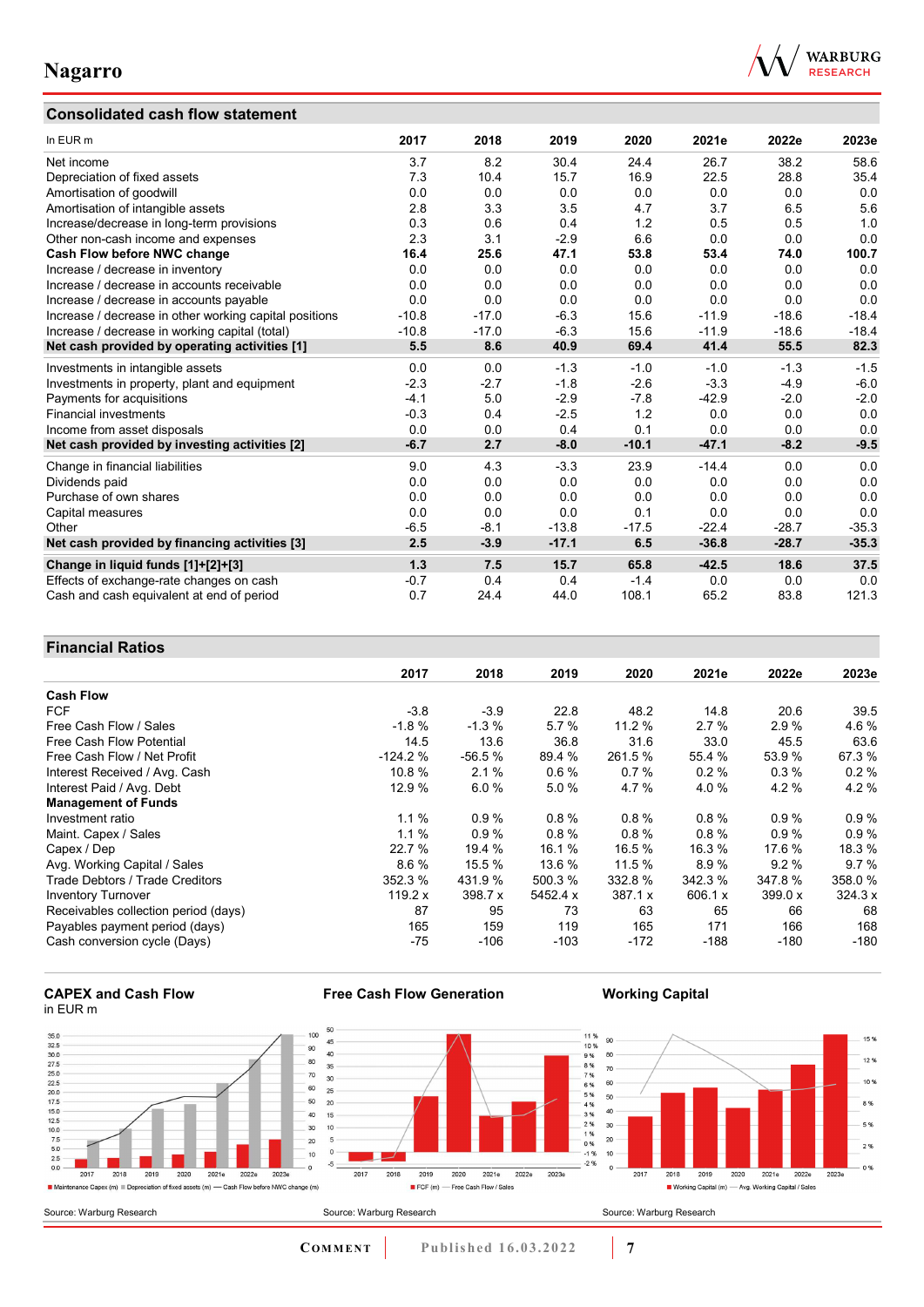

## **LEGAL DISCLAIMER**

This research report ("investment recommendation") was prepared by the Warburg Research GmbH, a fully owned subsidiary of the M.M.Warburg & CO (AG & Co.) KGaA and is passed on by the M.M.Warburg & CO (AG & Co.) KGaA. It is intended solely for the recipient and may not be passed on to another company without their prior consent, regardless of whether the company is part of the same corporation or not. It contains selected information and does not purport to be complete. The investment recommendation is based on publicly available information and data ("information") believed to be accurate and complete. Warburg Research GmbH neither examines the information for accuracy and completeness, nor guarantees its accuracy and completeness. Possible errors or incompleteness of the information do not constitute grounds for liability of M.M.Warburg & CO (AG & Co.) KGaA or Warburg Research GmbH for damages of any kind whatsoever, and M.M.Warburg & CO (AG & Co.) KGaA and Warburg Research GmbH are not liable for indirect and/or direct and/or consequential damages. In particular, neither M.M.Warburg & CO (AG & Co.) KGaA nor Warburg Research GmbH are liable for the statements, plans or other details contained in these investment recommendations concerning the examined companies, their affiliated companies, strategies, economic situations, market and competitive situations, regulatory environment, etc. Although due care has been taken in compiling this investment recommendation, it cannot be excluded that it is incomplete or contains errors. M.M.Warburg & CO (AG & Co.) KGaA and Warburg Research GmbH, their shareholders and employees are not liable for the accuracy and completeness of the statements, estimations and the conclusions derived from the information contained in this investment recommendation. Provided a investment recommendation is being transmitted in connection with an existing contractual relationship, i.e. financial advisory or similar services, the liability of M.M.Warburg & CO (AG & Co.) KGaA and Warburg Research GmbH shall be restricted to gross negligence and wilful misconduct. In case of failure in essential tasks, M.M.Warburg & CO (AG & Co.) KGaA and Warburg Research GmbH are liable for normal negligence. In any case, the liability of M.M.Warburg & CO (AG & Co.) KGaA and Warburg Research GmbH is limited to typical, expectable damages. This investment recommendation does not constitute an offer or a solicitation of an offer for the purchase or sale of any security. Partners, directors or employees of M.M.Warburg & CO (AG & Co.) KGaA, Warburg Research GmbH or affiliated companies may serve in a position of responsibility, i.e. on the board of directors of companies mentioned in the report. Opinions expressed in this investment recommendation are subject to change without notice. All rights reserved.

### **COPYRIGHT NOTICE**

This work including all its parts is protected by copyright. Any use beyond the limits provided by copyright law without permission is prohibited and punishable. This applies, in particular, to reproductions, translations, microfilming, and storage and processing on electronic media of the entire content or parts thereof.

#### **DISCLOSURE ACCORDING TO §85 OF THE GERMAN SECURITIES TRADING ACT (WPHG), MAR AND MIFID II INCL. COMMISSION DELEGATED REGULATION (EU) 2016/958 AND (EU) 2017/565**

The valuation underlying the investment recommendation for the company analysed here is based on generally accepted and widely used methods of fundamental analysis, such as e.g. DCF Model, Free Cash Flow Value Potential, NAV, Peer Group Comparison or Sum of the Parts Model (see also [http://www.mmwarburg.de/disclaimer/disclaimer.htm#Valuation\)](http://www.mmwarburg.de/disclaimer/disclaimer.htm#Valuation). The result of this fundamental valuation is modified to take into consideration the analyst's assessment as regards the expected development of investor sentiment and its impact on the share price.

Independent of the applied valuation methods, there is the risk that the price target will not be met, for instance because of unforeseen changes in demand for the company's products, changes in management, technology, economic development, interest rate development, operating and/or material costs, competitive pressure, supervisory law, exchange rate, tax rate etc. For investments in foreign markets and instruments there are further risks, generally based on exchange rate changes or changes in political and social conditions.

This commentary reflects the opinion of the relevant author at the point in time of its compilation. A change in the fundamental factors underlying the valuation can mean that the valuation is subsequently no longer accurate. Whether, or in what time frame, an update of this commentary follows is not determined in advance.

Additional internal and organisational arrangements to prevent or to deal with conflicts of interest have been implemented. Among these are the spatial separation of Warburg Research GmbH from M.M.Warburg & CO (AG & Co.) KGaA and the creation of areas of confidentiality. This prevents the exchange of information, which could form the basis of conflicts of interest for Warburg Research GmbH in terms of the analysed issuers or their financial instruments.

The analysts of Warburg Research GmbH do not receive a gratuity – directly or indirectly – from the investment banking activities of M.M.Warburg & CO (AG & Co.) KGaA or of any company within the Warburg-Group.

All prices of financial instruments given in this investment recommendation are the closing prices on the last stock-market trading day before the publication date stated, unless another point in time is explicitly stated.

M.M.Warburg & CO (AG & Co.) KGaA and Warburg Research GmbH are subject to the supervision of the Federal Financial Supervisory Authority, BaFin. M.M.Warburg & CO (AG & Co.) KGaA is additionally subject to the supervision of the European Central Bank (ECB).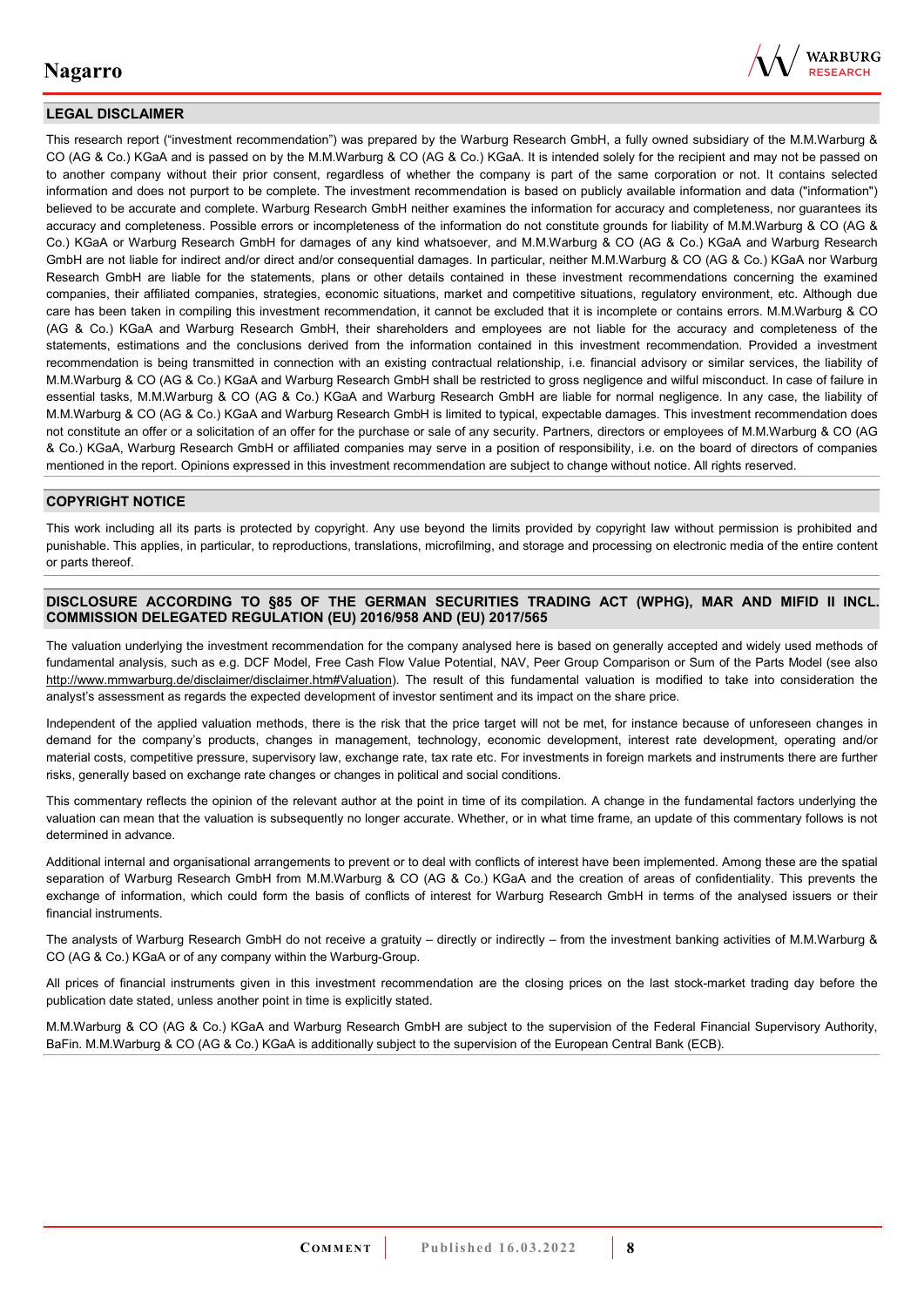

### **SOURCES**

All **data and consensus estimates** have been obtained from FactSet except where stated otherwise.

The **Warburg ESG Risk Score** is based on information © 2020 MSCI ESG Research LLC. Reproduced by permission. Although Warburg Research's information providers, including without limitation, MSCI ESG Research LLC and its affiliates (the "ESG Parties"), obtain information (the "Information") from sources they consider reliable, none of the ESG Parties warrants or guarantees the originality, accuracy and/or completeness, of any data herein and expressly disclaim all express or implied warranties, including those of merchantability and fitness for a particular purpose. The Information may only be used for your internal use, may not be reproduced or redisseminated in any form and may not be used as a basis for, or a component, of any financial instruments or products indices. Further, none of the Information can in and of itself be used to determine which securities to buy or sell or when to buy or sell them. None of the ESG Parties shall have any liability for any errors or omissions in connection with any data herein, or any liability for any direct, indirect, special, punitive, consequential or any other damage (including lost profits) even if notified of the possibility.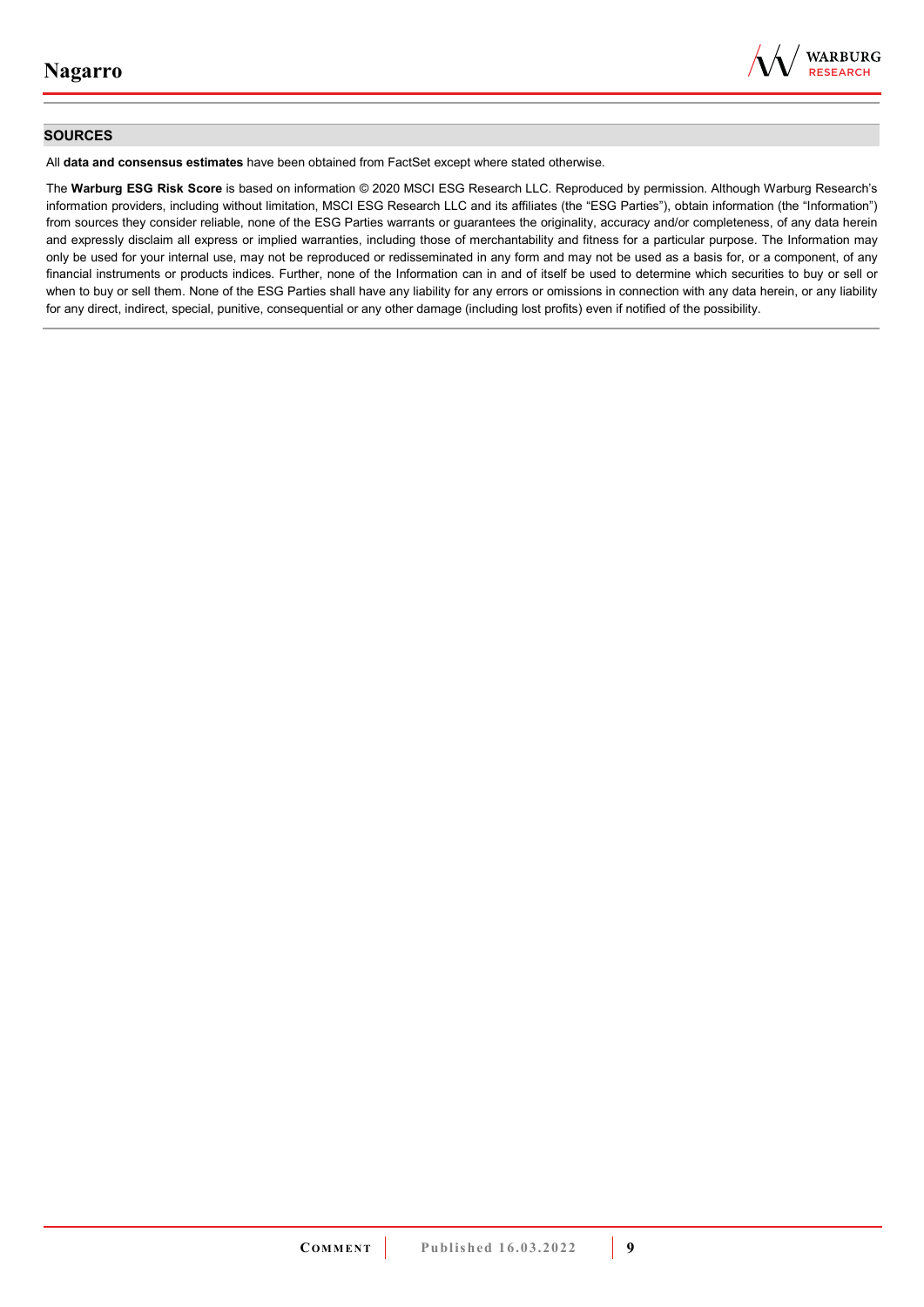

#### **Additional information for clients in the United States**

1. This research report (the "Report") is a product of Warburg Research GmbH, Germany, a fully owned subsidiary of M.M.Warburg & CO (AG & Co.)

KGaA, Germany (in the following collectively "Warburg"). Warburg is the employer of the research analyst(s), who have prepared the Report. The research analyst(s) reside outside the United States and are not associated persons of any U.S. regulated broker-dealer and therefore are not subject to the supervision of any U.S. regulated broker-dealer.

2. The Report is provided in the United States for distribution solely to "major U.S. institutional investors" under Rule 15a-6 of the U.S. Securities Exchange Act of 1934 by CIC.

3. CIC (Crédit Industriel et Commercial) and M.M. Warburg & CO have concluded a Research Distribution Agreement that gives CIC Market Solutions exclusive distribution in France, the US and Canada of the Warburg Research GmbH research product.

4. The research reports are distributed in the United States of America by CIC ("CIC") pursuant to a SEC Rule 15a-6 agreement with CIC Market Solutions Inc ("CICI"), a U.S. registered broker-dealer and a related company of CIC, and are distributed solely to persons who qualify as "Major U.S. Institutional Investors" as defined in SEC Rule 15a-6 under the Securities Exchange Act of 1934.

5. Any person who is not a Major U.S. Institutional Investor must not rely on this communication. The delivery of this research report to any person in the United States of America is not a recommendation to effect any transactions in the securities discussed herein, or an endorsement of any opinion expressed herein.

#### **Reference in accordance with section 85 of the German Securities Trading Act (WpHG) and Art. 20 MAR regarding possible conflicts of interest with companies analysed:**

- **-1-** Warburg Research, or an affiliated company, or an employee of one of these companies responsible for the compilation of the research, hold a **share of more than 5%** of the equity capital of the analysed company.
- **-2-**  Warburg Research, or an affiliated company, within the last twelve months participated in the **management of a consortium** for an issue in the course of a public offering of such financial instruments, which are, or the issuer of which is, the subject of the investment recommendation.
- **-3-** Companies affiliated with Warburg Research **manage financial instruments**, which are, or the issuers of which are, subject of the investment recommendation, in a market based on the provision of buy or sell contracts.

MMWB, Warburg Research, or an affiliated company, reached an agreement with the issuer to provide **investment banking and/or investment services** and the relevant agreement was in force in the last 12 months or there arose for this period, based on the relevant

- **-4**  agreement, the obligation to provide or to receive a service or compensation - provided that this disclosure does not result in the disclosure of confidential business information.
- **-5-** The company compiling the analysis or an affiliated company had reached an **agreement on the compilation of the investment recommendation** with the analysed company.
- **-6a-** Warburg Research, or an affiliated company, holds a **net long position of more than 0.5%** of the total issued share capital of the analysed company.
- **-6b-** Warburg Research, or an affiliated company, holds a **net short position of more than 0.5%** of the total issued share capital of the analysed company.
- **-6c-** The issuer holds shares of more than 5% of the total issued capital of Warburg Research or an affiliated company.
- **-7-** The company preparing the analysis as well as its affiliated companies and employees have **other important interests** in relation to the analysed company, such as, for example, the exercising of mandates at analysed companies.

| Company | <b>Disclosure</b> | Link to the historical price targets and rating changes (last 12 months) |
|---------|-------------------|--------------------------------------------------------------------------|
| Nagarro | 4.5               | http://www.mmwarburg.com/disclaimer/disclaimer_en/DE000A3H2200.htm       |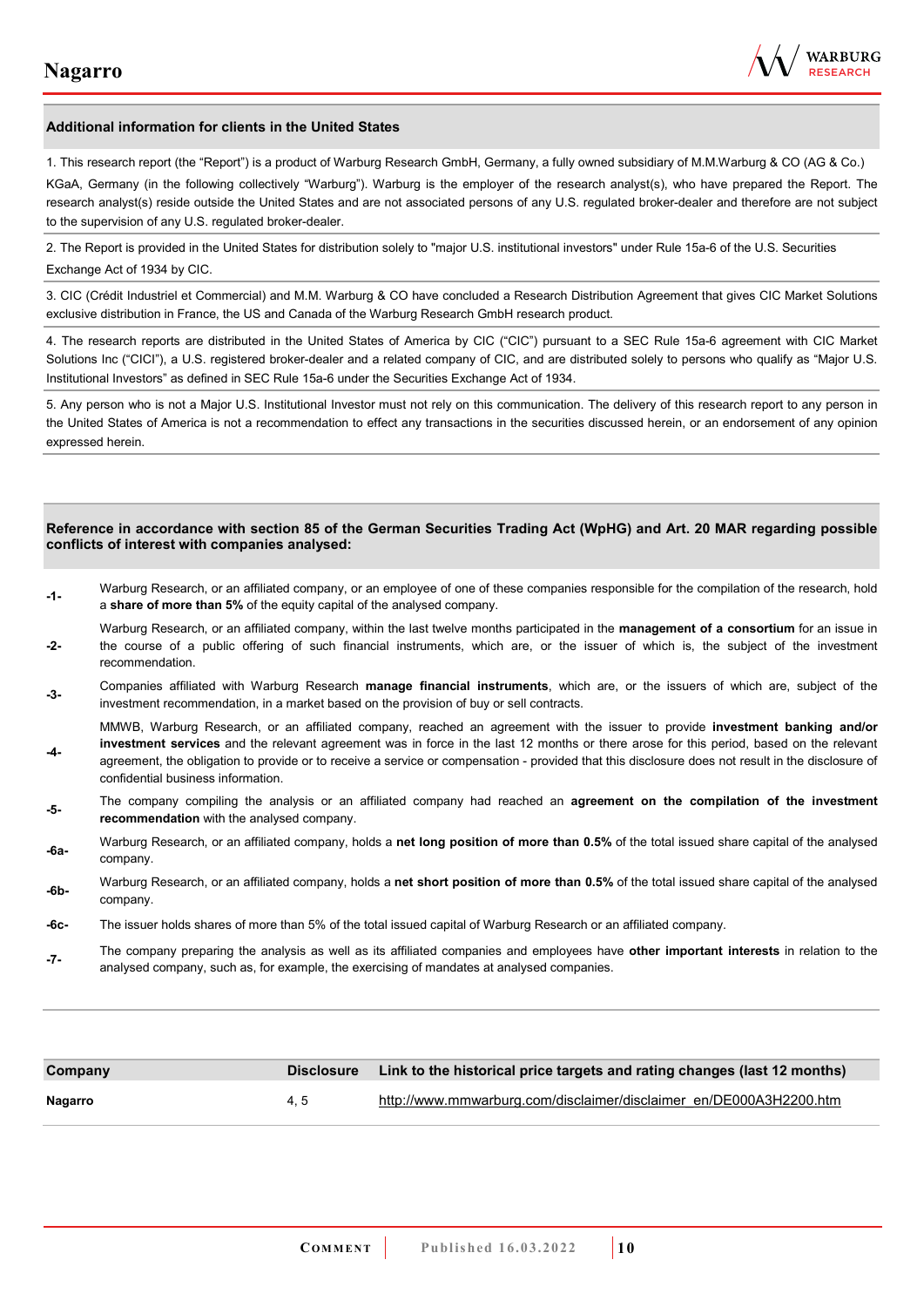

## **INVESTMENT RECOMMENDATION**

Investment recommendation: expected direction of the share price development of the financial instrument up to the given price target in the opinion of the analyst who covers this financial instrument.

| -B-           | Buy:                     | The price of the analysed financial instrument is expected to rise over the next 12 months.                  |  |
|---------------|--------------------------|--------------------------------------------------------------------------------------------------------------|--|
| -H-           | Hold:                    | The price of the analysed financial instrument is expected to remain mostly flat over the next 12<br>months. |  |
| -S-           | Sell:                    | The price of the analysed financial instrument is expected to fall over the next 12 months.                  |  |
| $\frac{1}{2}$ | <b>Rating suspended:</b> | The available information currently does not permit an evaluation of the company.                            |  |

#### **WARBURG RESEARCH GMBH – ANALYSED RESEARCH UNIVERSE BY RATING**

| Rating           | <b>Number of stocks</b> | % of Universe  |
|------------------|-------------------------|----------------|
| Buy              | 169                     | 79             |
| Hold             | 36                      | 17             |
| Sell             | 5                       | $\overline{2}$ |
| Rating suspended | 3                       | 1              |
| <b>Total</b>     | 213                     | 100            |

## **WARBURG RESEARCH GMBH – ANALYSED RESEARCH UNIVERSE BY RATING …**

**… taking into account only those companies which were provided with major investment services in the last twelve months.** 

| Rating           | <b>Number of stocks</b> | % of Universe |
|------------------|-------------------------|---------------|
| Buy              | 51                      | 86            |
| Hold             | 5                       | 8             |
| Sell             |                         | 2             |
| Rating suspended | 2                       | 3             |
| Total            | 59                      | 100           |

### **PRICE AND RATING HISTORY NAGARRO AS OF 16.03.2022**



Markings in the chart show rating changes by Warburg Research GmbH in the last 12 months. Every marking details the date and closing price on the day of the rating change.